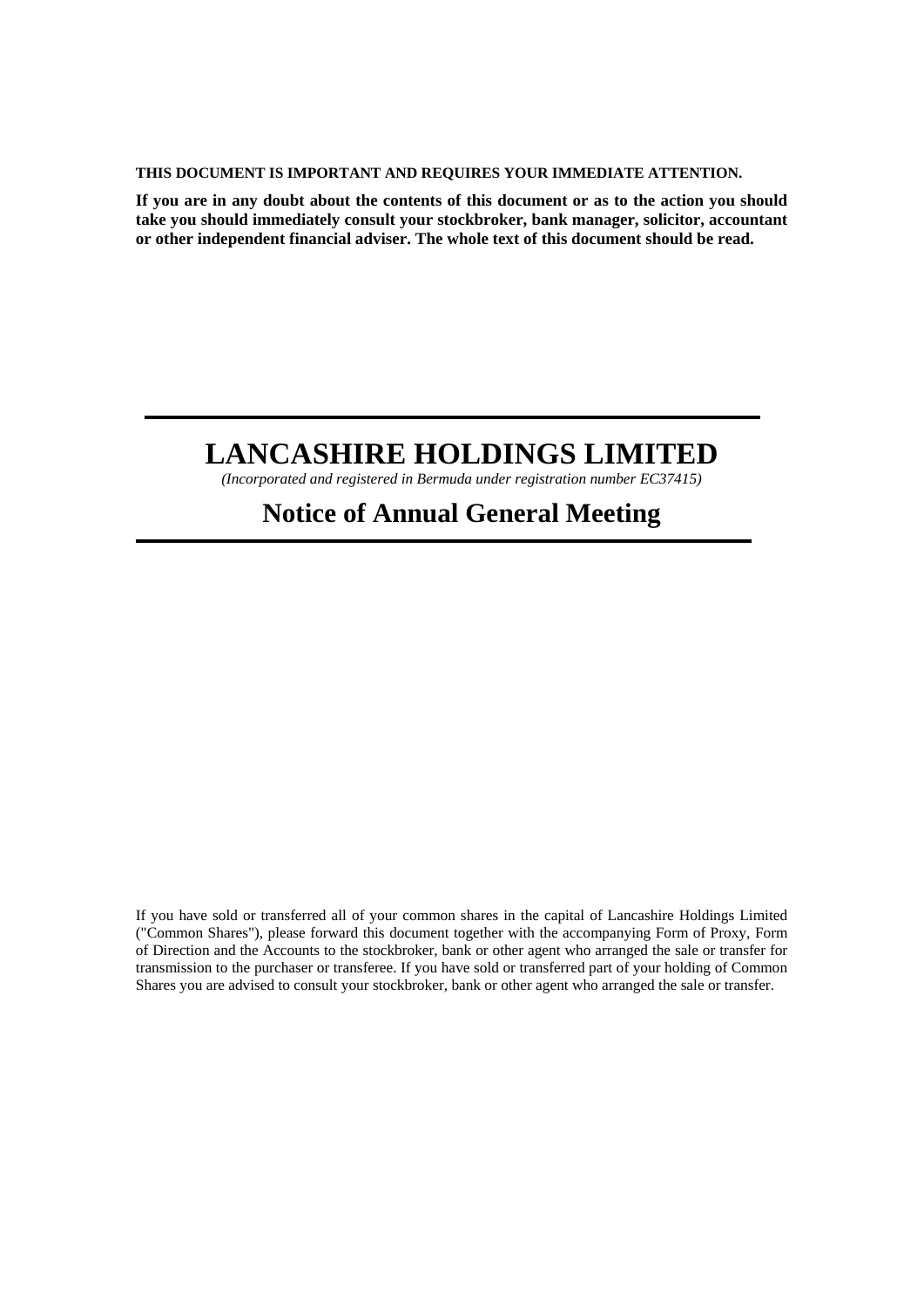Notice of the first Annual General Meeting of Lancashire Holdings Limited to be held on 2 November 2006 is set out on page 6 of this document. Holders of Common Shares ("Shareholders") will find enclosed a Form of Proxy for use at the Annual General Meeting. Holders of depository interests in the Common Shares will find a Form of Direction by which they can instruct Capita IRG Trustees Limited ("Depositary") to vote in respect of their interest.

#### **Your attention is also drawn to the letter from the Chairman set out below**

## **LETTER FROM THE CHAIRMAN LANCASHIRE HOLDINGS LIMITED (the "Company")**

*(Incorporated and registered in Bermuda under registration number EC37415)* 

#### **3 October 2006**

#### **To Shareholders and for information only to holders of depositary interests**

Dear Shareholder

#### **First Annual General Meeting**

The notice for the Company's first Annual General Meeting to be held at Mintflower Place, 8 Par-la-Ville Road, Hamilton, Bermuda on 2 November 2006 at 1.00pm is set out on page 6.

#### **Business of the AGM**

- 1. Shareholders' resolutions will be proposed as set out in the Annual General Meeting Notice to receive and consider the Company's audited financial statements for the year ended 31 December 2005 **(Resolution 1)**, to reappoint the Company's auditors **(Resolution 2)** and to authorise the Company's board of directors ("Board") to establish the level of auditors' remuneration **(Resolution 3)**.
- 2. The directors seek to renew the general and unconditional authority previously granted to the directors to allot and issue unissued share capital up to an aggregate nominal value of US\$30 million, an amount equal to approximately one-third of the issued share capital of the Company as at the date of this letter. The directors have advised that there is no current intention to exercise this authority to allot and issue such Common Shares. The authority granted by this resolution will be exercised only if the directors believe that to do so would be in the best interests of the Company. Unless otherwise renewed or revoked in a general meeting this authority will expire 5 years from the date the relevant resolution is passed **(Resolution 5)**.
- 3. The directors also seek to renew the authority to allow the directors to allot and issue Common Shares up to an aggregate nominal value of US\$4,892,000 on a non pre-emptive basis, such amount being approximately five per cent of the Company's issued share capital as at the date of this letter. The directors have advised that there is no current intention to exercise this authority. This authority will be exercised only if the Board believes that to do so would be in the best interests of the Company. This authority will be proposed as a special resolution and unless otherwise renewed or revoked by the Shareholders in a general meeting it will expire on the same date as the related authority to allot the shares **(Resolution 6)**.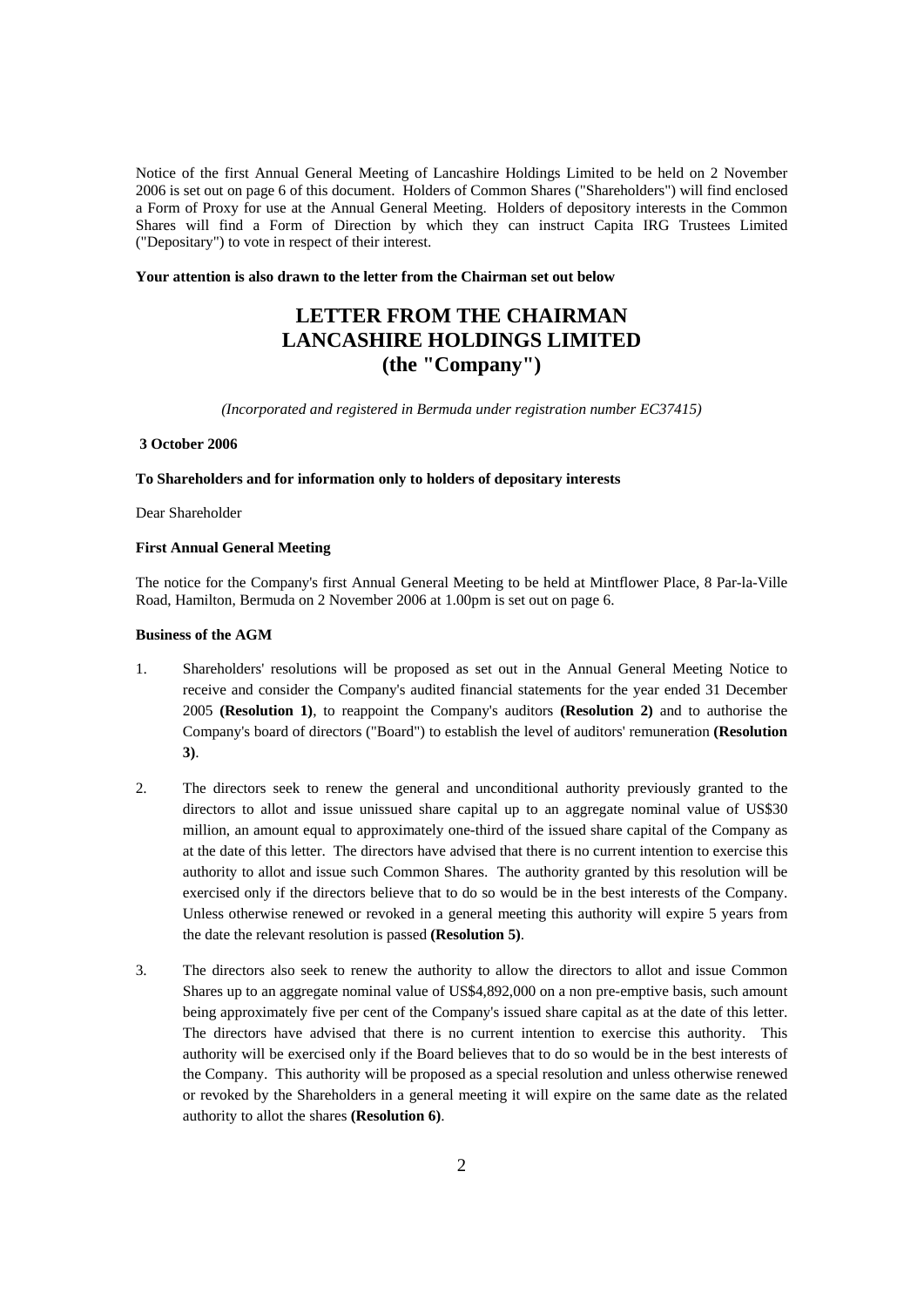4. It is proposed that the Shareholders approve a resolution to reduce the Company's share premium account by transferring US\$850 million to our shareholder contributed surplus account.

Under Bermuda law, when a company issues shares, the aggregate paid in par value of the issued shares comprises the company's share capital account. When shares are issued at a "premium", that is, where the actual sum paid for a share exceeds the par value of the share, the amount paid in excess of the par value must be allocated to and maintained in a capital account called the "share premium account". The Bermuda Companies Act 1981 requires shareholder approval prior to any reduction of our share capital or share premium accounts. Bermuda law also provides that the Company maintain a contributed surplus account, to which it must allocate, amongst other things, shareholder capital which is unrelated to any share subscription.

Under Bermuda law, we may not declare or pay dividends or make distributions from the contributed surplus if there are reasonable grounds for believing either that we are, or would be after the payment, unable to pay our liabilities as they become due, or that the realizable value of our assets would thereby be less than the sum of our liabilities, our issued share capital (par value) and our share premium accounts. We have a high share premium account due to the significant difference between the US\$0.50 per share par value of our Common Shares and the amounts paid for those shares in historical Common Share offerings of the Company.

As of 30 June, 2006, the realizable value of the Company's assets exceeded the aggregate of our liabilities (US\$541.3 million), our issued share capital (US\$97.9 million) and our share premium (US\$871.4 million) accounts. However, in order to maintain flexibility for the Company to pay dividends to Shareholders, the Board has determined that it is in the best interest of the Company to reduce the share premium account to US\$21.4 million and allocate US\$850 million to the Company's contributed surplus account. This reduction of our share premium account and allocation to contributed surplus requires the approval of our Shareholders to be effective. Distributions to Shareholders from contributed surplus, however, may be approved and made by the Board in future without any need for Shareholder approval.

Assuming our Shareholders give the required approval, the reallocation will be effective as of the date of the approval and the reallocated capital will remain part of our capital structure available for the benefit of our creditors and Shareholders. Future dividends and distributions may then be made by the Board within the limits prescribed by Bermuda law, without restriction for the value of the historical share premium account. Any determination to pay future dividends will be at the discretion of our Board and will be dependent upon our results of operations and cash flows, our financial position and capital requirements, general business conditions, legal, tax, regulatory and any contractual restrictions on the payment of dividends, and any other factors our Board deems relevant.

#### **Vote Required**

The reduction of the Company's share premium account for Bermuda company law purposes by transferring US\$850 million to our contributed surplus account requires approval by the affirmative vote of a majority, subject to bye-law 39, of the total number of shares voted at the Annual General Meeting **(Resolution 4)**.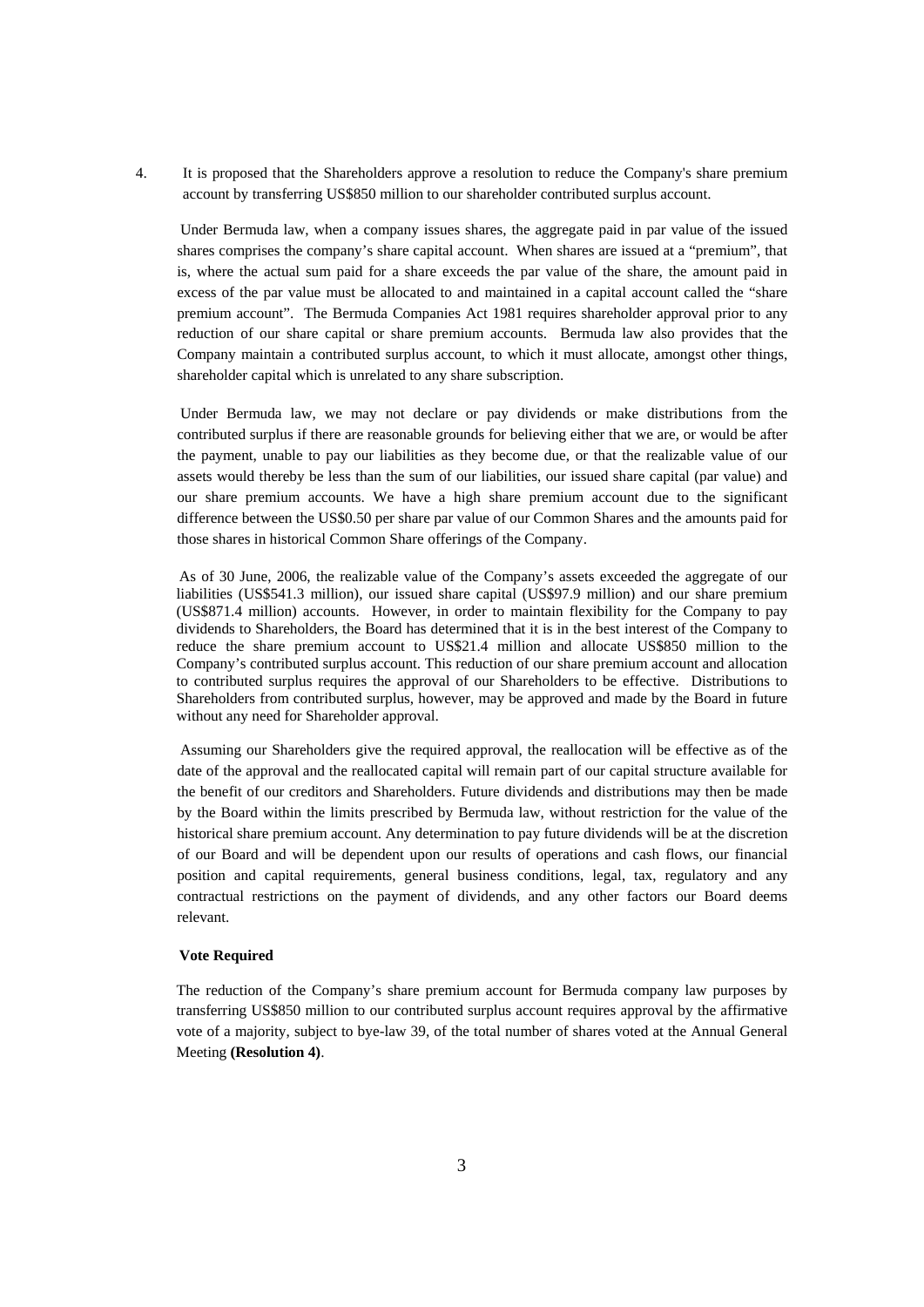- 5. In accordance with its bye-laws, if the Company is required or entitled to vote at a general meeting of its non-US subsidiaries, the directors are obliged to refer the subject matter of the vote to the Shareholders to seek authority from them (via a poll vote in a general meeting of the Shareholders) as to how the Company should vote on the resolution proposed by such non-US subsidiary.
- 6. Lancashire Insurance Marketing Services Limited ("LIMSL"), a subsidiary of the Company, is seeking the approval of the Company in its capacity as its sole shareholder to dispense with the requirements for LIMSL: to hold an annual general meeting; to lay the accounts and reports before an annual general meeting and to appoint auditors annually (**Resolutions 7 (v) to (vii)**). LIMSL is also seeking approval to extend the authority of LIMSL's directors to allot shares for an indefinite period (**Resolution 7(viii)**). In the event that LIMSL is required to hold an annual general meeting, it is seeking the approval of the Company in its capacity as sole shareholder: to receive the annual accounts; to appoint auditors and to authorise the directors of LIMSL to determine the auditors' remuneration **(Resolutions 7(ix) to (xi))**.
- 7. Lancashire Insurance Company Limited ("LICL"), a subsidiary of the Company, is seeking the approval of the Company in its capacity as its sole shareholder: to receive audited financial statements for the year ended 31 December 2005; to appoint auditors for the 2006 financial year and to authorise the directors of LICL to fix the auditors' remuneration **(Resolutions 11 (i) to (iii))**.
- 8. The Company's subsidiaries LIMSL, Lancashire Insurance Holdings (UK) Limited ("LIHL"), Lancashire Insurance Company (UK) Limited ("LUK"), Lancashire Insurance Services Limited ("LISL") and LICL are all seeking the approval of the Company in its capacity as sole shareholder of the group to re-appoint their directors:

 • LIMSL: Richard Brindle, Alexander Maloney, Paula Porter and Neil McConachie (**Resolutions 7(i) to (iv)**);

 • LIHL: Richard Brindle, Alexander Maloney, Paula Porter and Neil McConachie (**Resolutions 8 (i) to (iv)**);

• LUK: Richard Brindle, Alexander Maloney, Paula Porter, Neil McConachie, Ralf Oelssner and Martin Thomas (**Resolutions 9(i) to (vi)**);

 • LISL: Richard Brindle, Alexander Maloney, Paula Porter and Neil McConachie (**Resolutions 10(i) to (iv)**);

 • LICL: Richard Brindle, Neil McConachie, Colin Alexander and Simon Burton (**Resolutions 11(iv) to (vii))**

#### **Voting**

Shareholders will find enclosed with this document a Form of Proxy for use in connection with the Annual General Meeting. You are requested to complete the Form of Proxy in accordance with the instructions printed thereon and to return it to Capita IRG Trustees Limited, Proxy Department, The Registry, 34 Beckenham Road, Kent BR3 4TU, England as soon as possible and not later than 48 hours before the time appointed for the holding of the Annual General Meeting. The return of a completed Form of Proxy will not preclude you from attending the Annual General Meeting and voting in person, should you so wish.

Holders of depository interests in the Company wishing to instruct the Depositary to vote in respect of the holder's interest should use the enclosed Form of Direction. The completed Form of Direction must be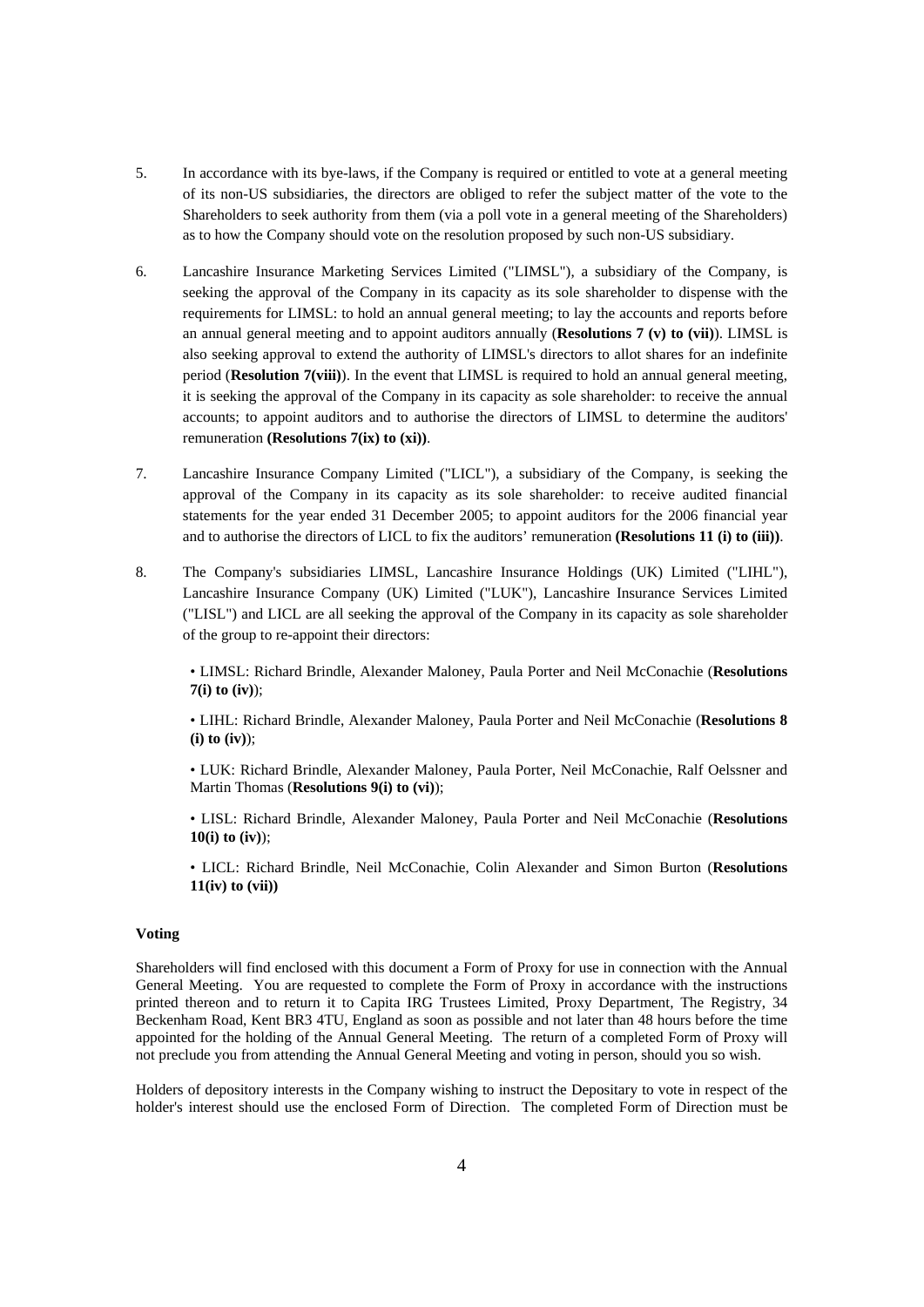received by Capita IRG Trustees Limited, Proxy Department, The Registry, 34 Beckenham Road, Kent BR3 4TU, England not later than 72 hours before the time appointed for the Annual General Meeting.

#### **Record Date**

Only Shareholders entered on the register of members of the Company at 5.00pm (Bermuda time) on 2 October 2006 shall be entitled to attend and vote at the meeting in respect of the number of Common Shares registered in their name at that time. Changes to entries on the register of members after 5.00pm (Bermuda time) on 2 October 2006 shall be disregarded in determining the rights of any person to attend or vote at the meeting. The length of time between the record date and the Annual General Meeting is necessary to allow sufficient time to complete the voting cut-back calculations related to US 9.5% Shareholders as required by bye-laws 39 and 40 of the Company's bye-laws.

#### **Recommendation**

The directors believe that the resolutions set out in the Annual General Meeting Notice are in the best interests of the Company and its Shareholders as a whole, and recommend that you vote in favour of the resolutions. Each director who holds Common Shares in the Company intends to vote in favour of the resolutions in respect of their own shareholdings.

Yours faithfully,

**Robert Alan Spass**  *Chairman*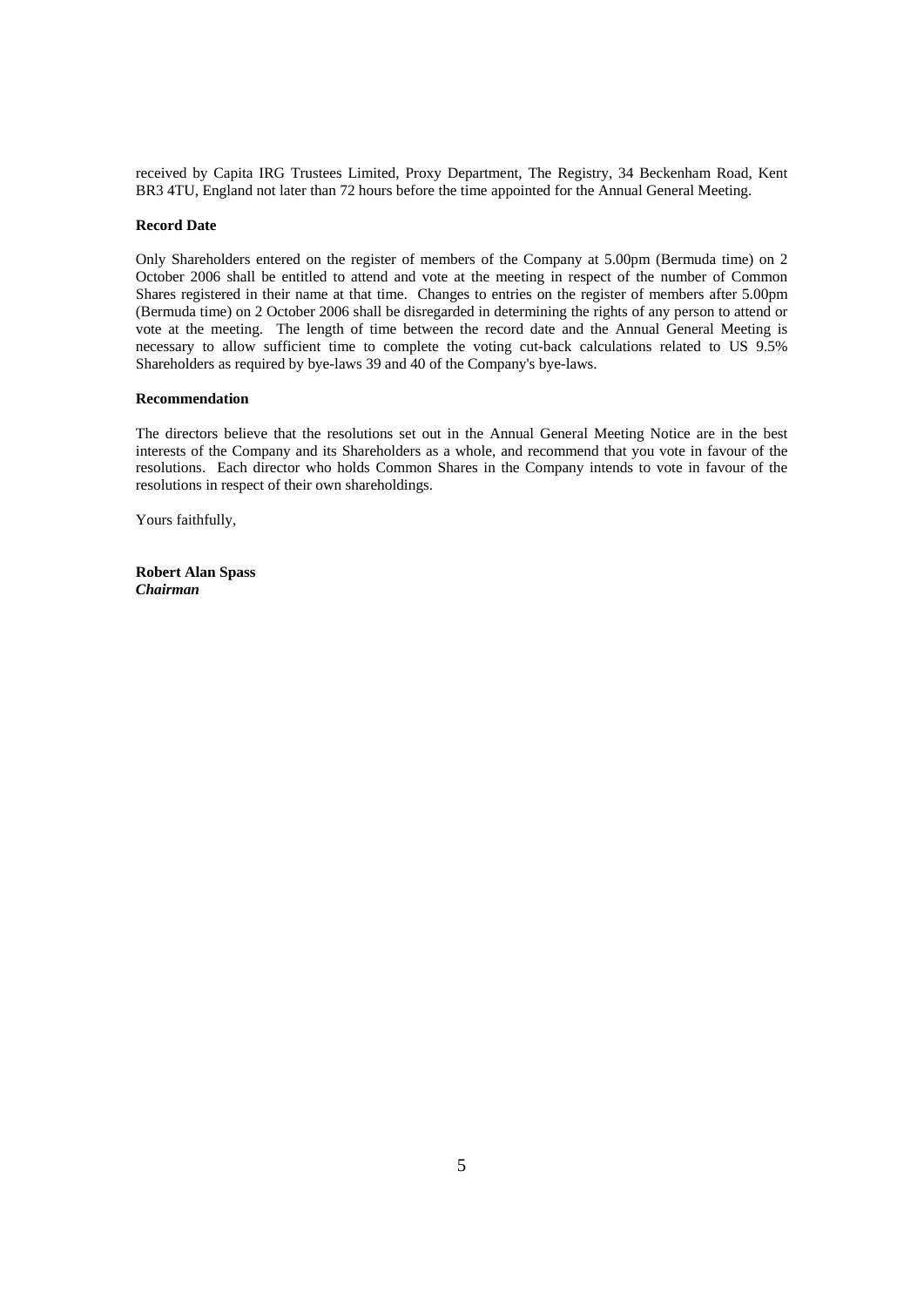## **LANCASHIRE HOLDINGS LIMITED NOTICE OF ANNUAL GENERAL MEETING**

**NOTICE IS HEREBY GIVEN** that the first Annual General Meeting of the Company will be held at Mintflower Place, 8 Par-la-Ville Road, Hamilton Bermuda on 2 November 2006 at 1.00pm (Bermuda time), for the purpose of considering and, if thought fit, passing the following resolutions:

- 1. To receive and consider the Company's audited financial statements for the year ended 31 December 2005.
- 2. To reappoint Ernst & Young, Reid Hall, 3 Reid Street, Hamilton HM 11 Bermuda as auditors of the Company, to hold office from the conclusion of this meeting until the conclusion of the next Annual General Meeting at which the Company's financial statements are presented.
- 3. To authorise the Board, which may delegate this authority to the Board's audit committee, to establish the auditors' remuneration.
- 4. To approve the reduction of the Company's share premium account from US\$871.4 million to US\$21.4 million and the credit of the amount so reduced to the Company's contributed surplus to be effective as of the date of the Shareholder approval.
- 5. To authorise the directors generally and unconditionally, in accordance with bye-law 2.4 of the Company's bye-laws to allot Relevant Securities (within the meaning of that bye-law) up to an aggregate nominal amount of US\$30 million with such authority to expire 5 years from the date on which this resolution is passed (unless such authority is revoked or varied by a resolution of the Shareholders in a general meeting) except that the Company may before such expiry make any offer or agreement which would or might require Relevant Securities to be allotted after such expiry and the directors may allot such Relevant Securities in pursuance of such offer or agreement, such authority being in substitution for any and all authorities previously conferred upon the directors for the purposes of bye-law 2.4 but without prejudice to the allotment of any Relevant Securities already made or to be made pursuant to such authorities.

To consider and, if thought fit, pass the following resolution as a special resolution:

6. Subject to and conditional upon the passing of resolution 5, and pursuant to bye-law 2.6(a)(i) of the Company's bye-laws, the authority granted pursuant to resolution 5 may be exercised by the directors in respect of Equity Securities (within the meaning of bye-law  $2.6(a)(i)$ ) up to an aggregate nominal value of US\$4,892,000 as if bye-law 2.5(a) of the Company's bye-laws did not apply with such authority to expire on the same date as the authority conferred in resolution 5 which is 5 years from the date on which this resolution is passed (unless the authority is revoked or varied by a resolution of the Shareholders in a general meeting) except that if the Company may before such expiry make any offer or agreement which would or might require Equity Securities to be allotted after such expiry then the directors may allot such Equity Securities in pursuance of such offer or agreement as if bye-law 2.5(a) of the Company's bye-laws did not apply, such authority being in substitution for any and all authorities previously conferred upon the directors for the purposes of disapplying bye-law  $2.5(a)$  but without prejudice to the allotment of any Equity Securities already made or to be made pursuant to such authorities.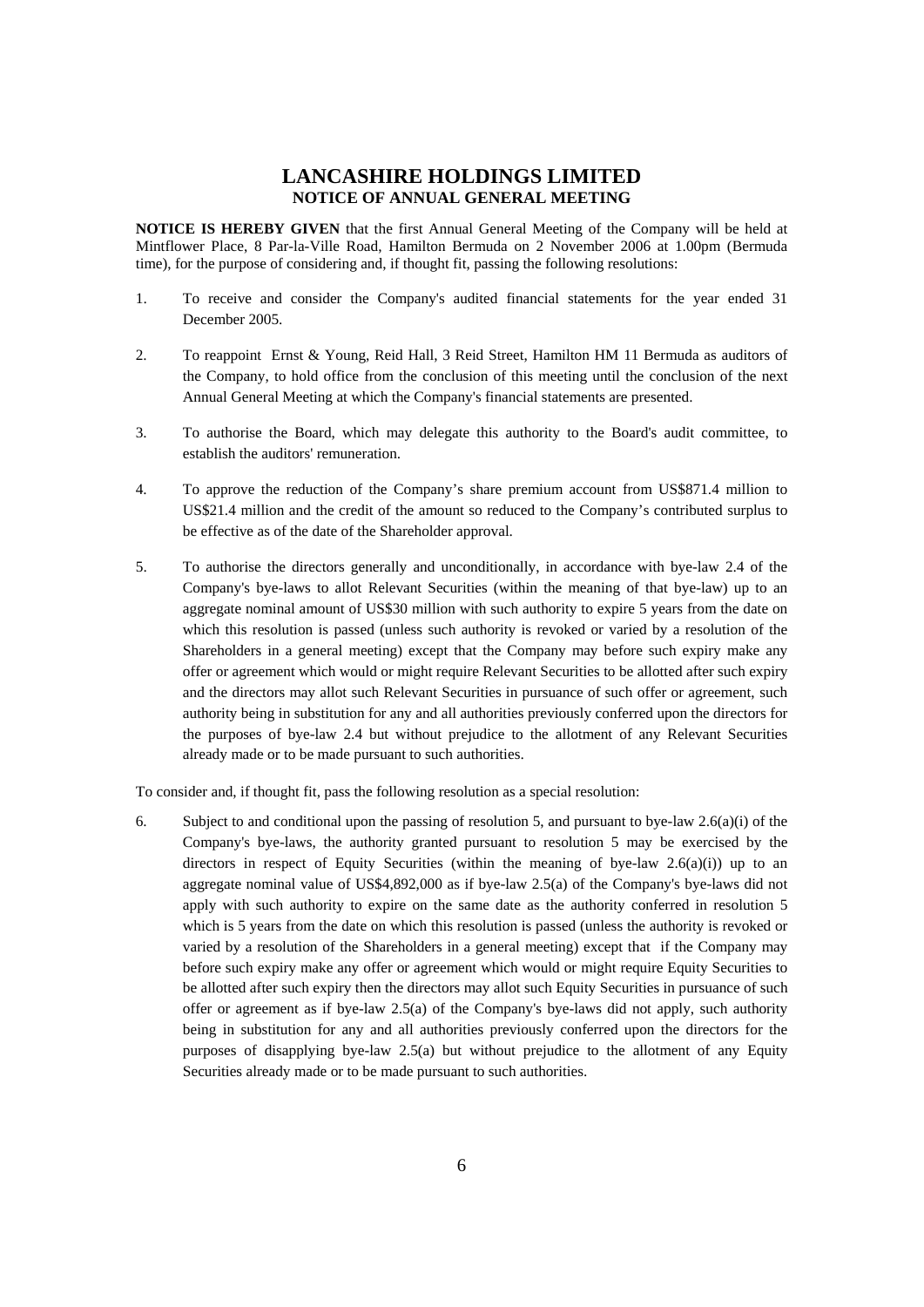To consider and, if thought fit, pass the following resolutions in respect of the Company's subsidiaries:

7. To authorise the Company to vote in its capacity as sole shareholder of Lancashire Insurance Marketing Services Limited to resolve:

> (i) to re-appoint Richard Brindle as a director of Lancashire Insurance Marketing Services Limited;

> (ii) to re-appoint Alexander Maloney as a director of Lancashire Insurance Marketing Services Limited;

> (iii) to re-appoint Paula Porter as a director of Lancashire Insurance Marketing Services Limited;

> (iv) to re-appoint Neil McConachie as a director of Lancashire Insurance Marketing Services Limited.

To authorize the Company, by unanimous resolution, to vote in its capacity as sole shareholder of Lancashire Insurance Marketing Services Limited to resolve to elect, in accordance with the UK Companies Act 1985, Section 379A:

(v) to dispense with the requirement to hold an annual general meeting of Lancashire Insurance Marketing Services Limited;

(vi) to dispense with the laying of accounts and reports of Lancashire Insurance Marketing Services Limited in a general meeting;

(vii) to dispense with the obligation to appoint auditors of Lancashire Insurance Marketing Services Limited annually;

(viii) that the provisions of the Companies Act Section 80A shall apply, in place of Section 80(4) and (5) of the Act, in relation to the giving or renewal of an authority for the directors to allot shares and that the directors be and hereby are unconditionally and indefinitely authorised to allot relevant securities up to the amount of authorised share capital of the company from the date of the passing of this resolution.

In the event that Lancashire Insurance Marketing Services Limited is required to hold an annual general meeting, to authorise the Company to vote in its capacity as sole shareholder of Lancashire Insurance Marketing Services Limited to resolve in accordance with the UK Companies Act 1985:

(ix) to receive the annual accounts laid before the meeting;

(x) to appoint the auditors;

(xi) to authorise the directors to determine the auditors' remuneration.

8. To authorise the Company to vote in its capacity as sole shareholder of Lancashire Insurance Holdings (UK) Limited to resolve:

> (i) to re-appoint Richard Brindle as a director of Lancashire Insurance Holdings (UK) Limited;

> (ii) to re-appoint Neil McConachie as a director of Lancashire Insurance Holdings (UK) Limited;

> (iii) to re-appoint Paula Porter as a director of Lancashire Insurance Holdings (UK) Limited;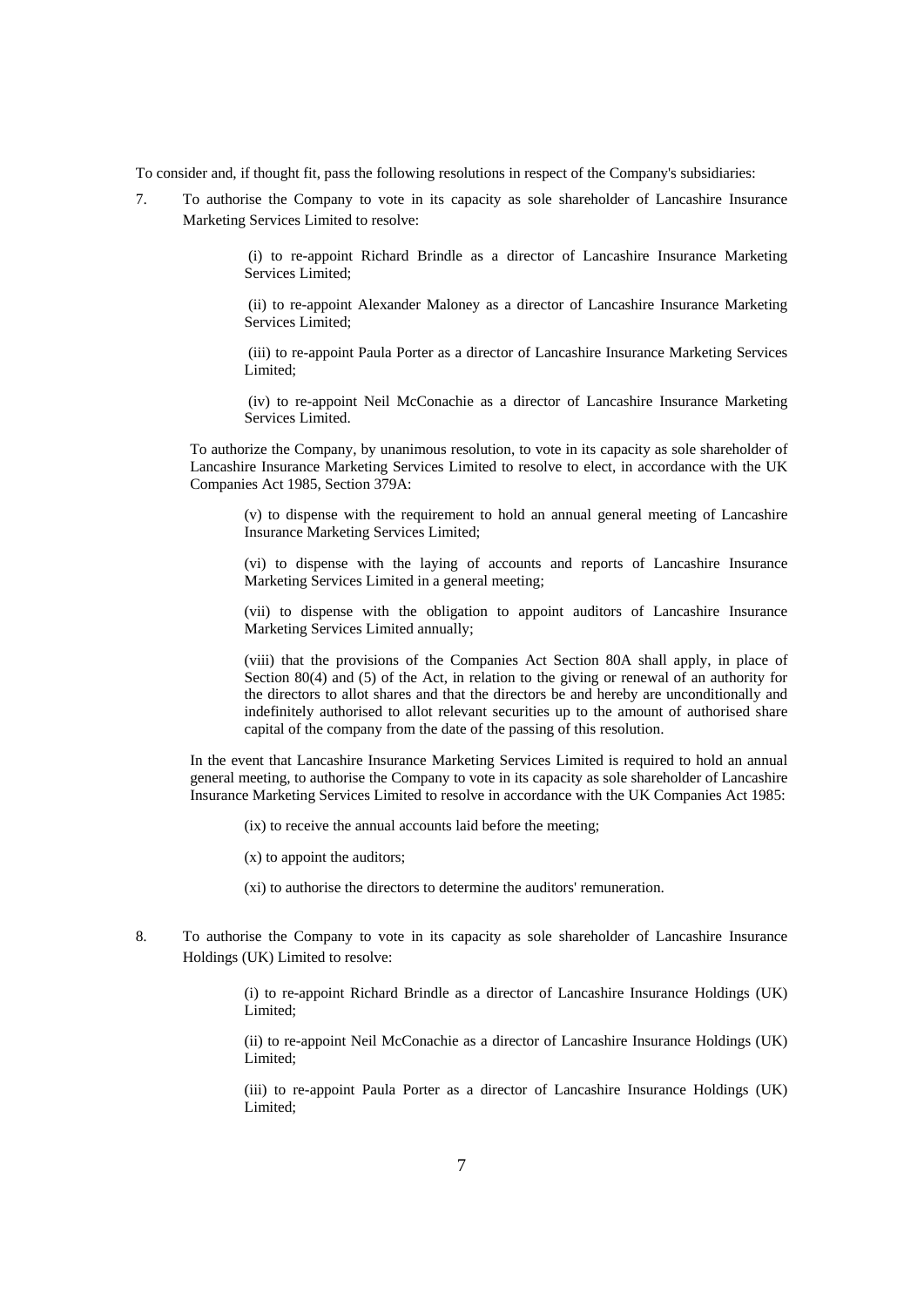(iv) to re-appoint Alexander Maloney as a director of Lancashire Insurance Holdings (UK) Limited.

9. To authorise the Company to vote in its capacity as sole shareholder of Lancashire Insurance Holdings (UK) Limited to resolve to authorize Lancashire Insurance Holdings (UK) Limited in its respective capacity as sole shareholder of Lancashire Insurance Company (UK) Limited to resolve:

> (i) to re-appoint Ralf Oelssner as a director of Lancashire Insurance Company (UK) Limited;

> (ii) to re-appoint Martin Thomas as a director of Lancashire Insurance Company (UK) Limited;

> (iii) to re-appoint Richard Brindle as a director of Lancashire Insurance Company (UK) Limited;

> (iv) to re-appoint Neil McConachie as a director of Lancashire Insurance Company (UK) Limited;

> (v) to re-appoint Paula Porter as a director of Lancashire Insurance Company (UK) Limited;

> (vi) to re-appoint Alexander Maloney as a director of Lancashire Insurance Company (UK) Limited.

10. To authorise the Company to vote in its capacity as sole shareholder of Lancashire Insurance Services Limited to resolve:

(i) to re-appoint Richard Brindle as a director of Lancashire Insurance Services Limited;

(ii) to re-appoint Neil McConachie as a director of Lancashire Insurance Services Limited;

(iii) to re-appoint Paula Porter as a director of Lancashire Insurance Services Limited;

(iv) to re-appoint Alexander Maloney as a director of Lancashire Insurance Services Limited.

11. To authorise the Company to vote in its capacity as sole shareholder of Lancashire Insurance Company Limited to resolve:

(i) to receive audited financial statements for the year ended 31 December 2005;

(ii) to appoint Ernst & Young, Hamilton, Bermuda as auditors for the 2006 financial year;

(iii) to authorise the directors of LICL to fix the auditors' remuneration;

(iv) to re-appoint Richard Brindle as a director of Lancashire Insurance Company Limited;

(v) to re-appoint Neil McConachie as a director of Lancashire Insurance Company Limited;

(vi) to re-appoint Colin Alexander as a director of Lancashire Insurance Company Limited;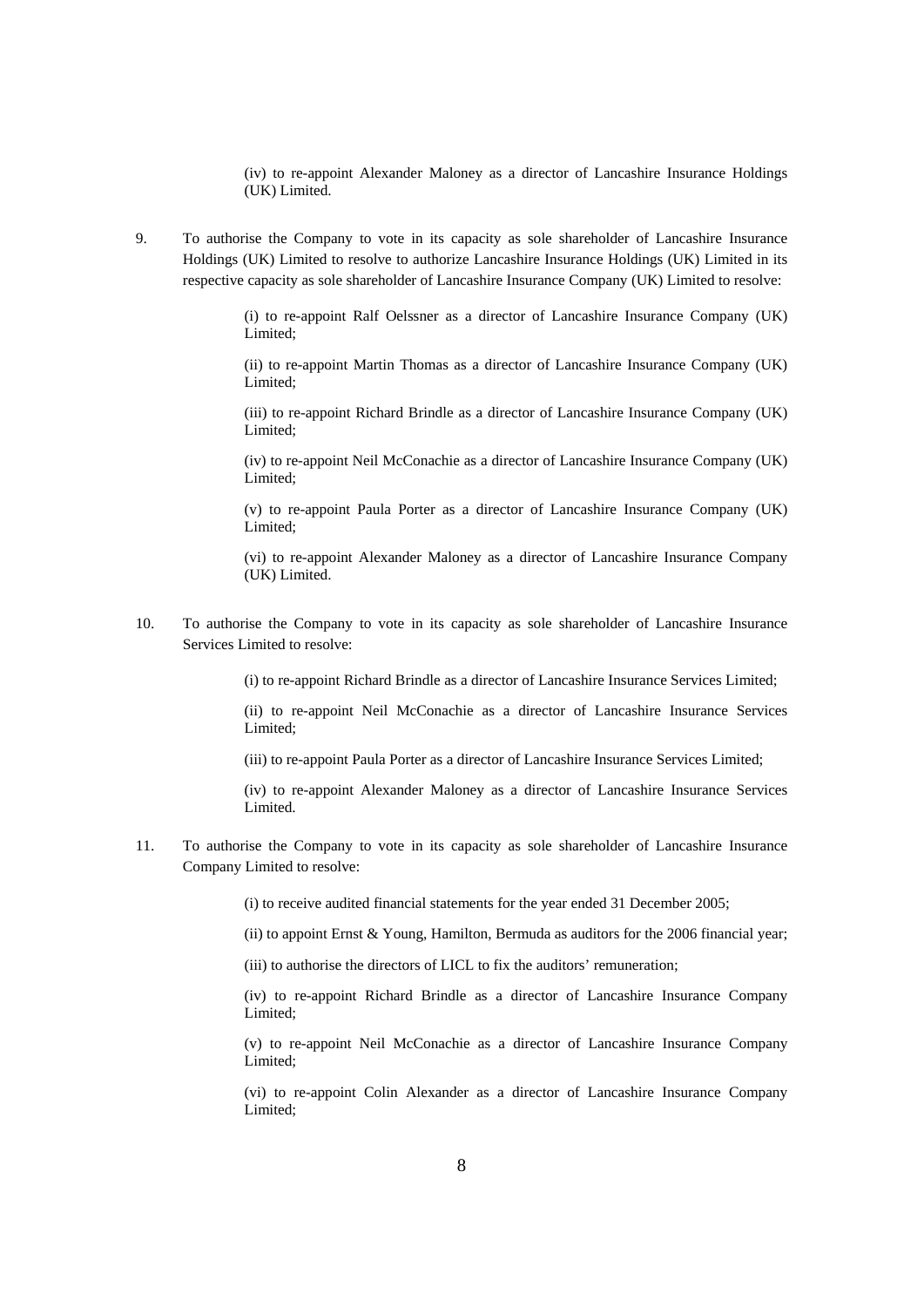#### (vii) to re-appoint Simon Burton as a director of Lancashire Insurance Company Limited.

#### 3 October 2006

#### **Notes:**

- (i) A Shareholder entitled to attend and vote at the meeting convened by this Notice or any adjournment thereof is entitled to appoint one or more proxies to attend and to vote instead of him. A proxy need not be a member of the Company.
- (ii) To be valid, the enclosed Form of Proxy must be received by Capita IRG Trustees Limited, Proxy Department, The Registry, 34 Beckenham Road, Kent BR3 4TU, England, not later than 48 hours before the time appointed for the Annual General Meeting.
- (iii) Any holders of depository interests in the Company wishing to instruct the Depository to vote in respect of the holder's interest should use the enclosed Form of Direction. The completed Form of Direction must by received by Capita IRG Trustees Limited, Proxy Department, The Registry, 34 Beckenham Road, Kent BR3 4TU, England not later than 72 hours before the time appointed for the Annual General Meeting.
- (iv) Only those Shareholders entered on the register of members of the Company at 5.00pm (Bermuda time) on 2 October 2006 shall be entitled to attend and vote at the meeting in respect of the number of shares registered in their name at that time. Changes to entries on the register of members after 5.00pm (Bermuda time) on 2 October 2006 shall be disregarded in determining the rights of any person to attend or vote at the meeting.
- (v) Copies of service agreements and letters of appointment under which directors of the Company are employed or serve, are available for inspection at the Company's registered office and at the offices of LeBoeuf, Lamb, Greene & MacRae, No. 1 Minster Court, Mincing Lane, London, EC3R 7YL during normal business hours from the date of this Notice until the date of the Annual General Meeting and will also be available for inspection at the place of the Annual General Meeting for at least 15 minutes prior to and during the meeting.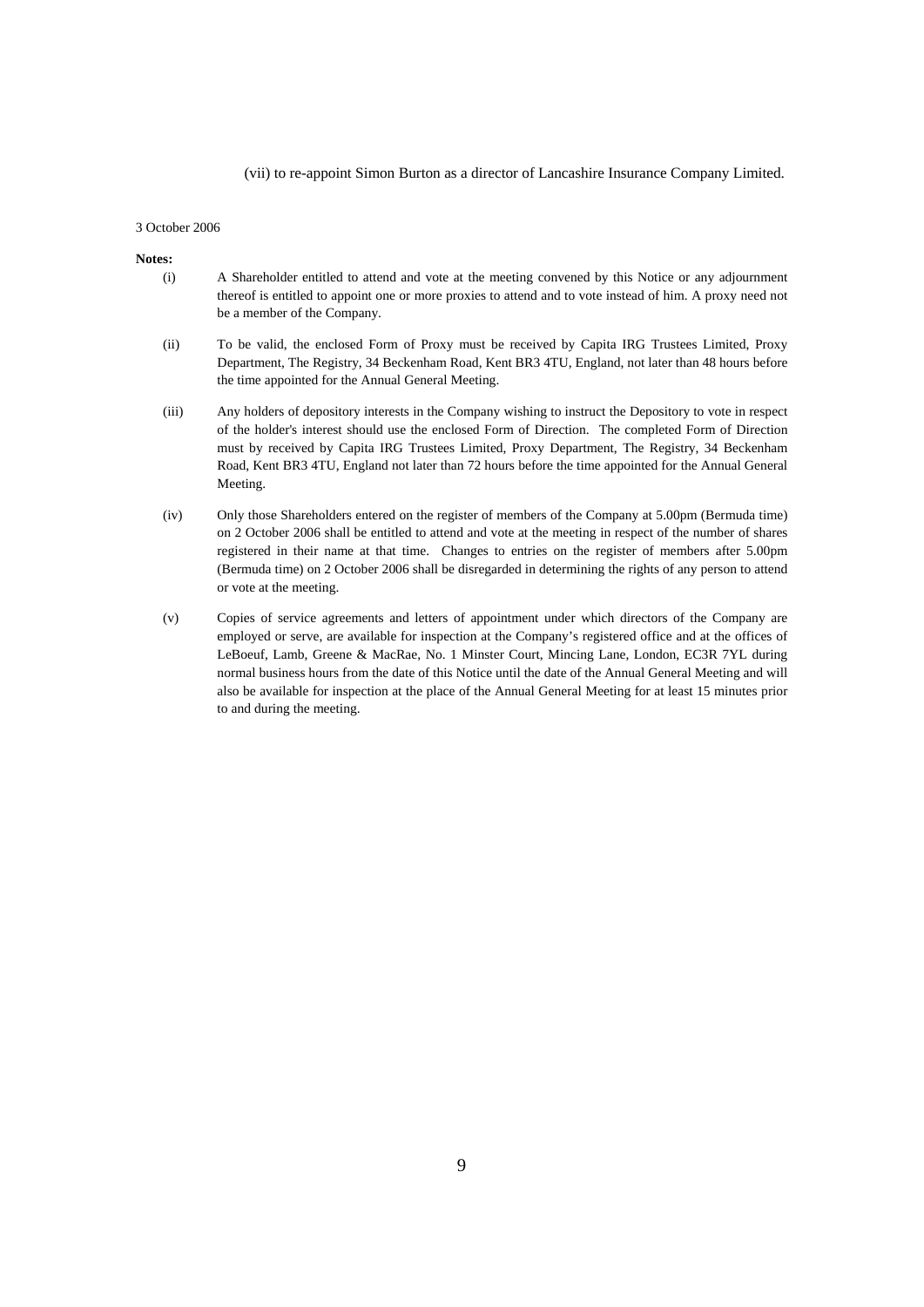### **LANCASHIRE HOLDINGS LIMITED ("the Company")**

## *FORM OF PROXY*

For use by Shareholders at the first Annual General Meeting of the Company to be held at Mintflower Place, 8 Par-la-Ville Road, Bermuda on 2 November 2006 at 1.00pm ("the Meeting").

I/We [name in full]

 $\mathbf{Of}$   $\hspace{0.2cm}$   $\hspace{0.2cm}$   $\hspace{0.2cm}$   $\hspace{0.2cm}$   $\hspace{0.2cm}$   $\hspace{0.2cm}$   $\hspace{0.2cm}$   $\hspace{0.2cm}$   $\hspace{0.2cm}$   $\hspace{0.2cm}$   $\hspace{0.2cm}$   $\hspace{0.2cm}$   $\hspace{0.2cm}$   $\hspace{0.2cm}$   $\hspace{0.2cm}$   $\hspace{0.2cm}$   $\hspace{0.2cm}$   $\hspace{0.$ 

being (a) member(s) of the above-named Company, as referred to in the notice dated 3 October 2006 (the "Notice") from the Company to its shareholders HEREBY APPOINT the duly appointed Chairman of the Annual General Meeting or \_\_\_\_\_\_\_\_\_\_\_\_\_\_\_\_\_\_\_\_\_\_\_\_\_\_\_\_\_\_\_\_\_ as my/our proxy to vote for me/us on my/our behalf at the Annual General

Meeting and at any adjournment thereof, as indicated below.

I/We direct my/our proxy to vote on the resolutions set out in the Notice as follows:

| <b>RESOLUTION</b>                                                                                                    | <b>FOR</b> | <b>AGAINST</b> | <b>ABSTAIN</b> |
|----------------------------------------------------------------------------------------------------------------------|------------|----------------|----------------|
| 1 – To receive and consider the Company's audited financial statements                                               |            |                |                |
| for the year ended 31 December 2005                                                                                  |            |                |                |
| 2 - To appoint Ernst & Young, Hamilton, Bermuda as auditors                                                          |            |                |                |
| $3 - To$ authorise the Board to set the auditors' remuneration                                                       |            |                |                |
| 4 – To approve the reduction of the Company's share premium account                                                  |            |                |                |
| from US\$871.4 million to US\$21.4 million and the credit of the amount                                              |            |                |                |
| so reduced to the Company's contributed surplus to be effective as of                                                |            |                |                |
| the date of the approval                                                                                             |            |                |                |
| 5 - To authorize the directors to allot shares                                                                       |            |                |                |
| 6 - To disapply pre-emption rights                                                                                   |            |                |                |
| RESOLUTIONS RELATING TO THE COMPANY'S                                                                                |            |                |                |
| <b>SUBSIDIARIES</b>                                                                                                  |            |                |                |
| <b>RESOLUTIONS RELATING TO LIMSL</b>                                                                                 |            |                |                |
| 7(i) – To re-appoint Richard Brindle as a director of LIMSL                                                          |            |                |                |
| 7(ii) - To re-appoint Alexander Maloney as a director of LIMSL                                                       |            |                |                |
| 7(iii) - To re-appoint Paula Porter as a director of LIMSL                                                           |            |                |                |
| $7(iv) - To$ re-appoint Neil McConachie as a director of LIMSL                                                       |            |                |                |
| $7(v)$ – To elect to dispense with the requirement for LIMSL to hold an                                              |            |                |                |
| annual general meeting                                                                                               |            |                |                |
| 7(vi) - To elect to dispense with the requirement for LIMSL to lay its<br>accounts before the annual general meeting |            |                |                |
| 7(vii) To elect to dispense with the requirement for LIMSL to appoint                                                |            |                |                |
| auditors annually                                                                                                    |            |                |                |
| $7(viii)$ – To extend the authority of the directors of LIMSL to allot                                               |            |                |                |
| shares for an indefinite period                                                                                      |            |                |                |
| $7(ix)$ – To receive the annual accounts of LIMSL                                                                    |            |                |                |
| $7(x)$ – To appoint the auditors of LIMSL                                                                            |            |                |                |
| $7(xii)$ – To authorise the directors of LIMSL to determine the auditors'                                            |            |                |                |
| remuneration                                                                                                         |            |                |                |
| <b>RESOLUTIONS RELATING TO LIHL</b>                                                                                  |            |                |                |
| 8(i) - To re-appoint Richard Brindle as a director of LIHL                                                           |            |                |                |
| 8(ii) - To re-appoint Neil McConachie as a director of LIHL                                                          |            |                |                |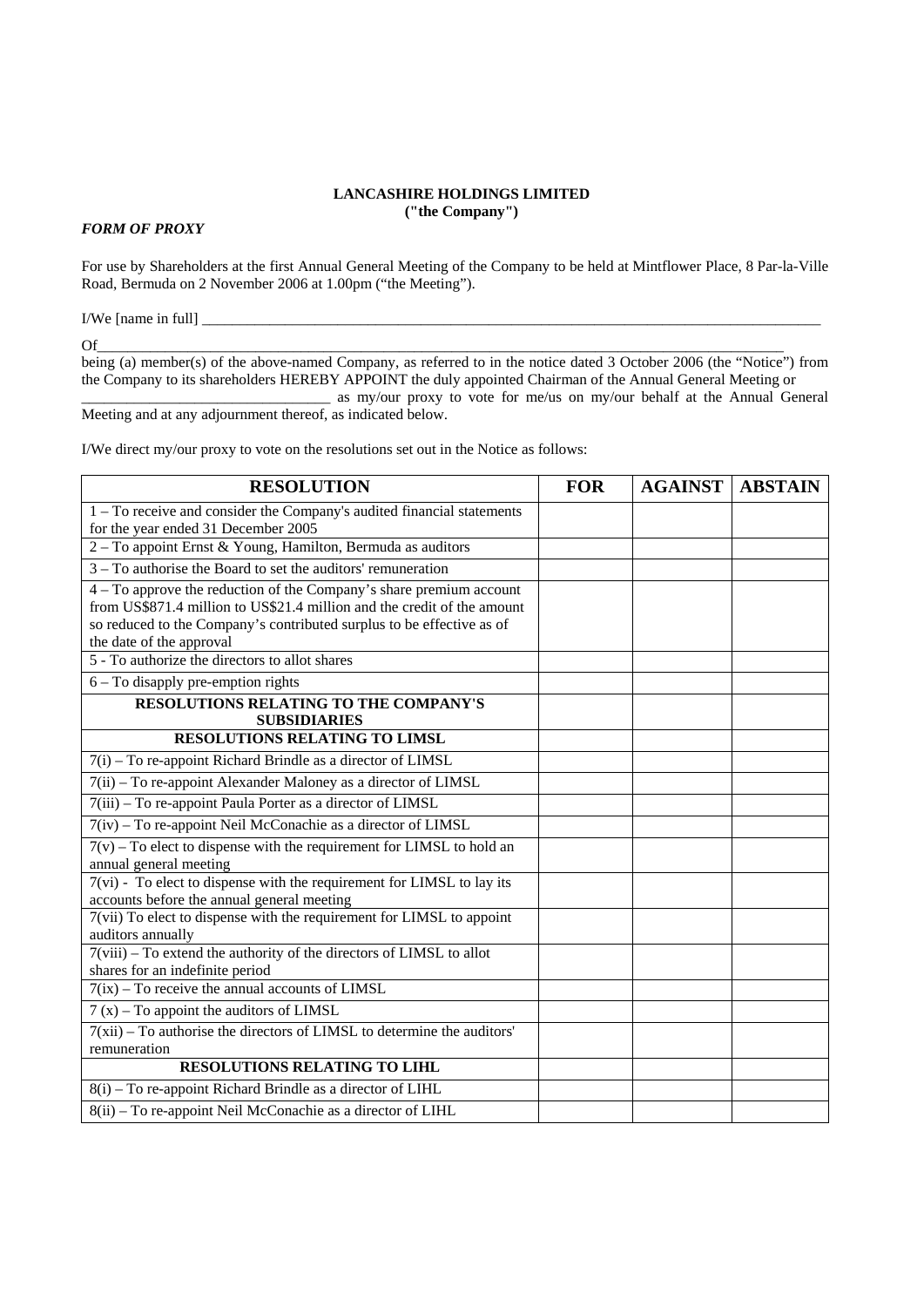| <b>RESOLUTION</b>                                                    | <b>FOR</b> | <b>AGAINST</b> | <b>ABSTAIN</b> |
|----------------------------------------------------------------------|------------|----------------|----------------|
| 8(iii) - To re-appoint Paula Porter as a director of LIHL            |            |                |                |
| 8(iv) - To re-appoint Alexander Maloney as a director of LIHL        |            |                |                |
| <b>RESOLUTIONS RELATING TO LUK</b>                                   |            |                |                |
| $9(i)$ – To re-appoint Ralf Oelssner as a director of LUK            |            |                |                |
| 9(ii) – To re-appoint Martin Thomas as a director of LUK             |            |                |                |
| 9(iii) - To re-appoint Richard Brindle as a director of LUK          |            |                |                |
| 9(iv) - To re-appoint Neil McConachie as a director of LUK           |            |                |                |
| $9(v)$ – To re-appoint Paula Porter as a director of LUK             |            |                |                |
| $9(vi)$ – To re-appoint Alexander Maloney as a director of LUK       |            |                |                |
| <b>RESOLUTIONS RELATING TO LISL</b>                                  |            |                |                |
| 10(i) – To re-appoint Richard Brindle as a director of LISL          |            |                |                |
| 10(ii) - To re-appoint Neil McConachie as a director of LISL         |            |                |                |
| 10(iii) - To re-appoint Paula Porter as a director of LISL           |            |                |                |
| 10(iv) - To re-appoint Alexander Maloney as a director of LISL       |            |                |                |
| <b>RESOLUTIONS RELATING TO LICL</b>                                  |            |                |                |
| $11(i)$ – To receive audited financial statements for 2005           |            |                |                |
| 11(ii) - To appoint Ernst & Young, Hamilton, Bermuda as auditors     |            |                |                |
| $11(iii)$ – To authorise the Board to fix the auditors' remuneration |            |                |                |
| $11(iv)$ – To re-appoint Richard Brindle as a director of LICL       |            |                |                |
| $11(v)$ – To re-appoint Neil McConachie as a director of LICL        |            |                |                |
| $11(vi)$ – To re-appoint Colin Alexander as a director of LICL       |            |                |                |
| 11(vii) – To re-appoint Simon Burton as a director of LICL           |            |                |                |

Signature: ………………………………………… Dated: ………………………… 2006

NOTES :

1. Please indicate how you wish to vote by marking an X opposite to the resolution. If you abstain on a resolution your vote will not be counted in the calculation of the proportion of the votes for and against that resolution.

- 2. A proxy need not be a member of the Company.
- 3. If this form is signed and returned without any indication as to how the proxy shall vote, he will exercise his discretion both as to how he votes and as to whether or not he abstains from voting.
- 4. In the case of joint holders of shares, the vote of the senior who tenders a vote whether in person or by proxy or by representative, shall be accepted to the exclusion of the votes of the other joint holders, and seniority shall be determined by the order in which the names of the holders stand in the share register of the Company.
- 5. A corporation's form of proxy shall be executed pursuant to a resolution of its directors or any other managing body thereof.
- 6. If you wish to appoint one or more proxies to attend or vote other than the Chairman of the meeting, a space has been provided for his or her full name (in capitals). Please delete the reference to the Chairman and initial it.
- 7. This form of proxy, to be valid, must be lodged with Capita IRG Trustees Limited at The Registry, 34 Beckenham Road, Beckenham, Kent BR3 4TU not less than forty-eight hours before the time appointed for the meeting or any adjournment thereof, together, if appropriate, with the power of attorney or other written authority, if any, under which it is signed (or a duly certified copy of such power) or, where the proxy has been signed by an officer on behalf of a corporation a duly certified copy of an authority under which it is signed. Any alterations made to this form should be initialled.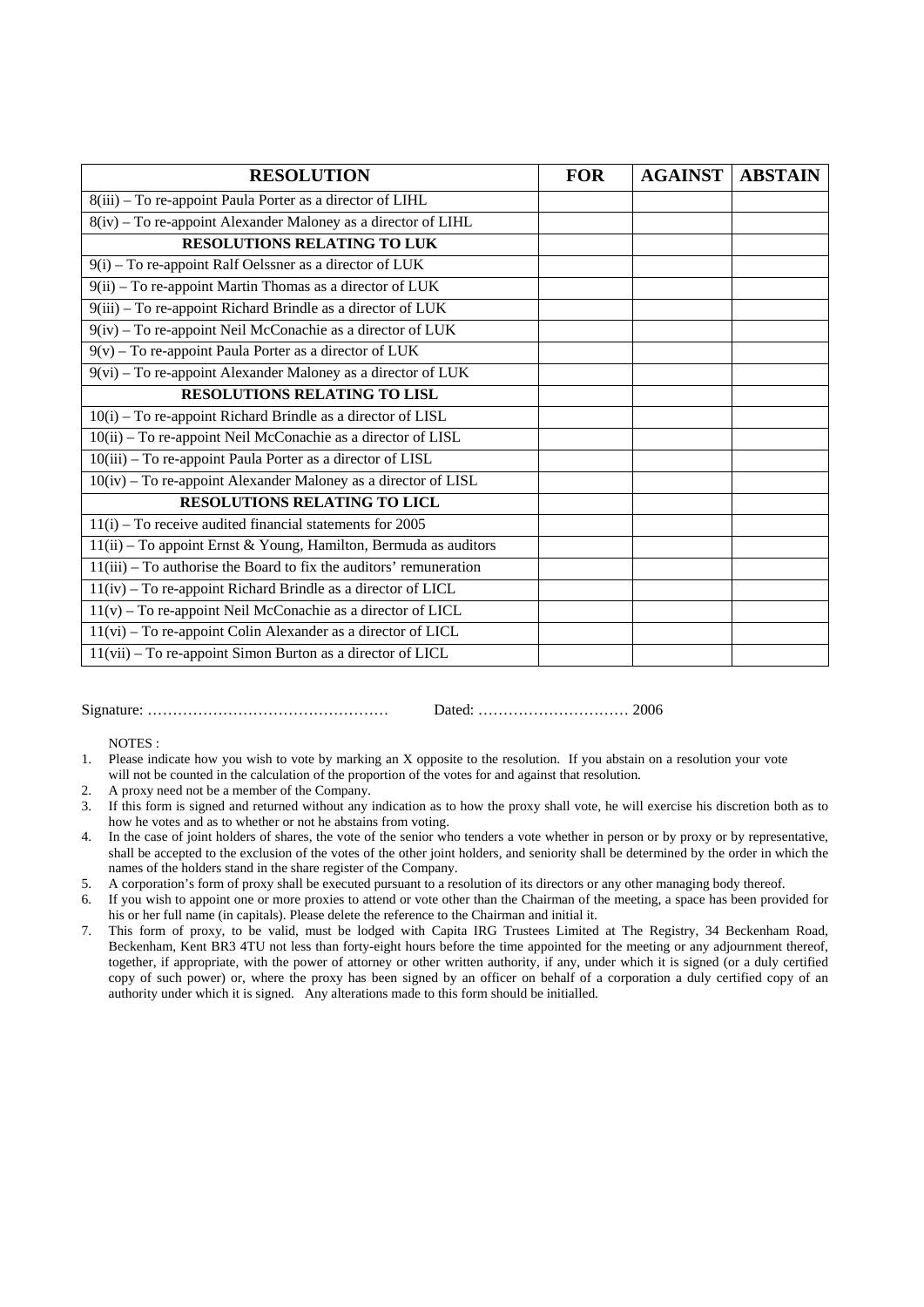#### **LANCASHIRE HOLDINGS LIMITED ("the Company")**

### *FORM OF DIRECTION*

Form of direction for completion by holders of depository interests representing shares on a 1 for 1 basis in the Company in respect of its first Annual General Meeting to be held at Mintflower Place, 8 Par-la-Ville Road, Bermuda on 2 November 2006 at 1.00pm ("the Meeting").

I/We [name in full] \_\_\_\_\_\_\_\_\_\_\_\_\_\_\_\_\_\_\_\_\_\_\_\_\_\_\_\_\_\_\_\_\_\_\_\_\_\_\_\_\_\_\_\_\_\_\_\_\_\_\_\_\_\_\_\_\_\_\_\_\_\_\_\_\_\_\_\_\_\_\_\_\_\_\_\_\_\_\_\_\_\_

 $\rm{Of}$   $\rm{Of}$  and  $\rm{O}$  and  $\rm{O}$  and  $\rm{O}$  and  $\rm{O}$  and  $\rm{O}$  and  $\rm{O}$  and  $\rm{O}$  and  $\rm{O}$  and  $\rm{O}$  and  $\rm{O}$  and  $\rm{O}$  and  $\rm{O}$  and  $\rm{O}$  and  $\rm{O}$  and  $\rm{O}$  and  $\rm{O}$  and  $\rm{O}$ 

being a holder of depository interests in the Company, as referred to in the notice dated 3 October 2006 (the "Notice") from the Company to its shareholders HEREBY APPOINT Capita IRG Trustees Limited ("Capita") to vote for me/us on my/our behalf at the Annual General Meeting and at any adjournment thereof, as indicated below.

I/We direct Capita to vote on the resolutions set out in the Notice as follows:

| <b>RESOLUTION</b>                                                                          | <b>FOR</b> | <b>AGAINST   ABSTAIN</b> |  |
|--------------------------------------------------------------------------------------------|------------|--------------------------|--|
| 1 - To receive and consider the Company's audited financial statements                     |            |                          |  |
| for the year ended 31 December 2005                                                        |            |                          |  |
| 2 - To appoint Ernst & Young, Hamilton, Bermuda as auditors                                |            |                          |  |
| $3 - To$ authorise the Board to set the auditors' remuneration                             |            |                          |  |
| 4 – To approve the reduction of the Company's share premium account                        |            |                          |  |
| from US\$871.4 million to US\$21.4 million and the credit of the amount                    |            |                          |  |
| so reduced to the Company's contributed surplus to be effective as of                      |            |                          |  |
| the date of the approval                                                                   |            |                          |  |
| 5 - To authorize the directors to allot shares                                             |            |                          |  |
| $6 - To display pre-emption rights$                                                        |            |                          |  |
| <b>RESOLUTIONS RELATING TO THE COMPANY'S</b><br><b>SUBSIDIARIES</b>                        |            |                          |  |
| <b>RESOLUTIONS RELATING TO LIMSL</b>                                                       |            |                          |  |
|                                                                                            |            |                          |  |
| $7(i)$ – To re-appoint Richard Brindle as a director of LIMSL                              |            |                          |  |
| $\overline{7(ii)}$ – To re-appoint Alexander Maloney as a director of LIMSL                |            |                          |  |
| 7(iii) - To re-appoint Paula Porter as a director of LIMSL                                 |            |                          |  |
| 7(iv) - To re-appoint Neil McConachie as a director of LIMSL                               |            |                          |  |
| $7(v)$ – To elect to dispense with the requirement for LIMSL to hold an                    |            |                          |  |
| annual general meeting                                                                     |            |                          |  |
| 7(vi) - To elect to dispense with the requirement for LIMSL to lay its                     |            |                          |  |
| accounts before the annual general meeting                                                 |            |                          |  |
| 7(vii) To elect to dispense with the requirement for LIMSL to appoint<br>auditors annually |            |                          |  |
| 7(viii) - To extend the authority of the directors of LIMSL to allot                       |            |                          |  |
| shares for an indefinite period                                                            |            |                          |  |
| $7(ix)$ – To receive the annual accounts of LIMSL                                          |            |                          |  |
| $7(x)$ – To appoint the auditors of LIMSL                                                  |            |                          |  |
| $7(xii)$ – To authorise the directors of LIMSL to determine the auditors'                  |            |                          |  |
| remuneration                                                                               |            |                          |  |
| <b>RESOLUTIONS RELATING TO LIHL</b>                                                        |            |                          |  |
| $8(i)$ – To re-appoint Richard Brindle as a director of LIHL                               |            |                          |  |
| $8(ii)$ – To re-appoint Neil McConachie as a director of LIHL                              |            |                          |  |